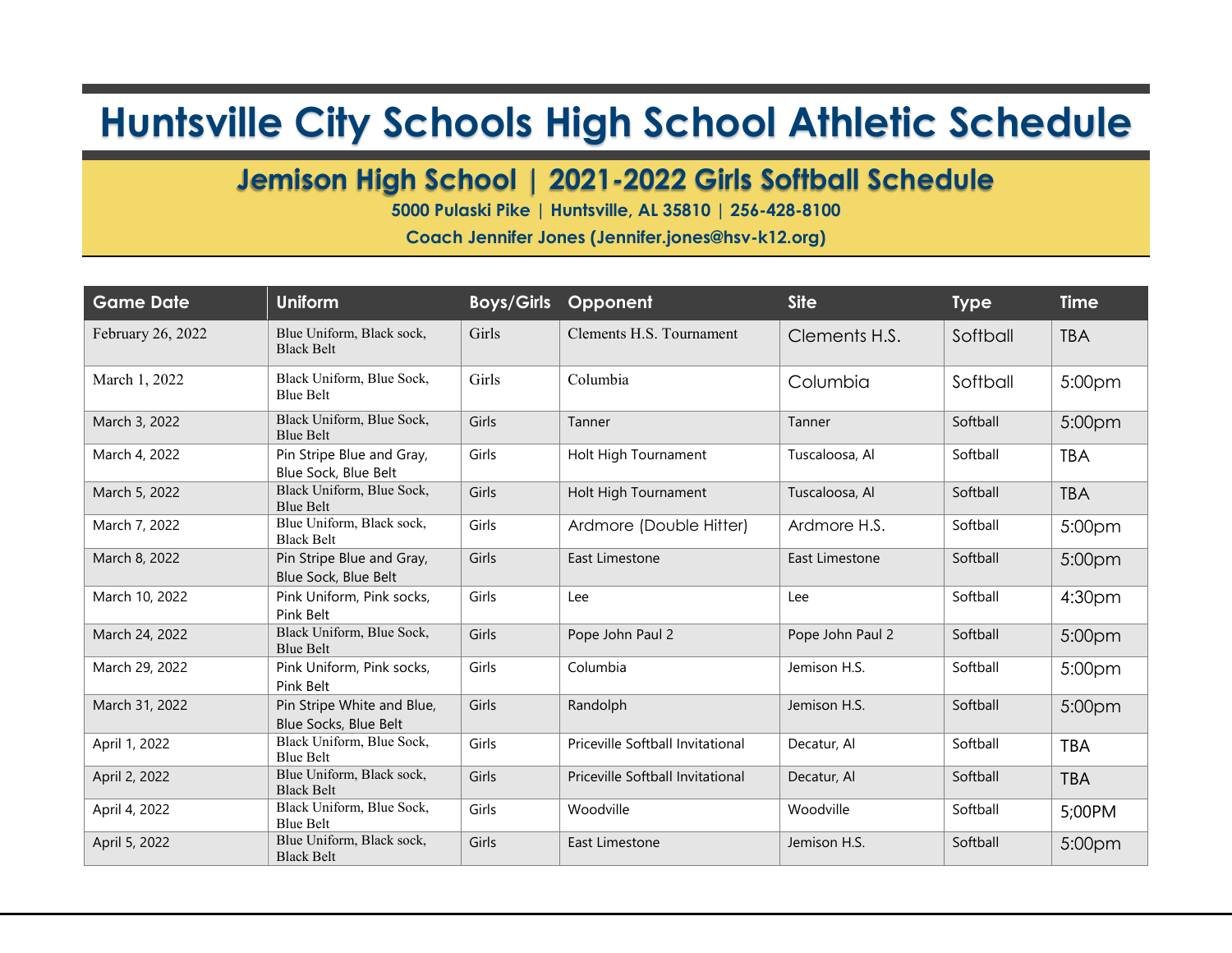| <b>Game Date</b> | <b>Uniform</b>                                      |       | <b>Boys/Girls Opponent</b> | <b>Site</b>    | <b>Type</b> | <b>Time</b> |
|------------------|-----------------------------------------------------|-------|----------------------------|----------------|-------------|-------------|
| April 7, 2022    | Pin Stripe White and Blue,<br>Blue Socks, Blue Belt | Girls | Lee                        | Jemison H.S.   | Softball    | 5:00pm      |
| April 8, 2022    | Pink Uniform, Pink socks,<br>Pink Belt              | Girls | Jemison Tournament         | Jemison H.S.   | Softball    | <b>TBA</b>  |
| April 9, 2022    | Pin Stripe Blue and Gray,<br>Blue Sock, Blue Belt   | Girls | Jemison Tournament         | Jemison H.S.   | Softball    | <b>TBA</b>  |
| April 11, 2022   | Varsity                                             | Girls | James Clements             | James Clements | Softball    | 5:00pm      |
| April 12, 2022   | Varsity                                             | Girls | Tanner                     | Jemison H.S.   | Softball    | 5:00pm      |
| April 19, 2022   | Varsity                                             | Girls | Woodville                  | Jemison H.S.   | Softball    | 5:00pm      |
| April 21, 2022   | Varsity                                             | Girls | Pope John Paul 2           | Jemison H.S.   | Softball    |             |
| April 25, 2022   | Varsity                                             | Girls | Clements                   | Clements.      | Softball    | 5:00pm      |
| April 26, 2022   | Varsity                                             | Girls | Randolph                   | Randolph       | Softball    | 5:00pm      |
| May TBA          | Varsity                                             | Girls | Area Tournament            | <b>TBA</b>     | Softball    | <b>TBA</b>  |
| May TBA          | Varsity                                             | Girls | <b>State Tournament</b>    | TBA            | Softball    | <b>TBA</b>  |
|                  |                                                     |       |                            |                |             |             |
|                  |                                                     |       |                            |                |             |             |
|                  |                                                     |       |                            |                |             |             |
|                  |                                                     |       |                            |                |             |             |
|                  |                                                     |       |                            |                |             |             |
|                  |                                                     |       |                            |                |             |             |
|                  |                                                     |       |                            |                |             |             |
|                  |                                                     |       |                            |                |             |             |
|                  |                                                     |       |                            |                |             |             |